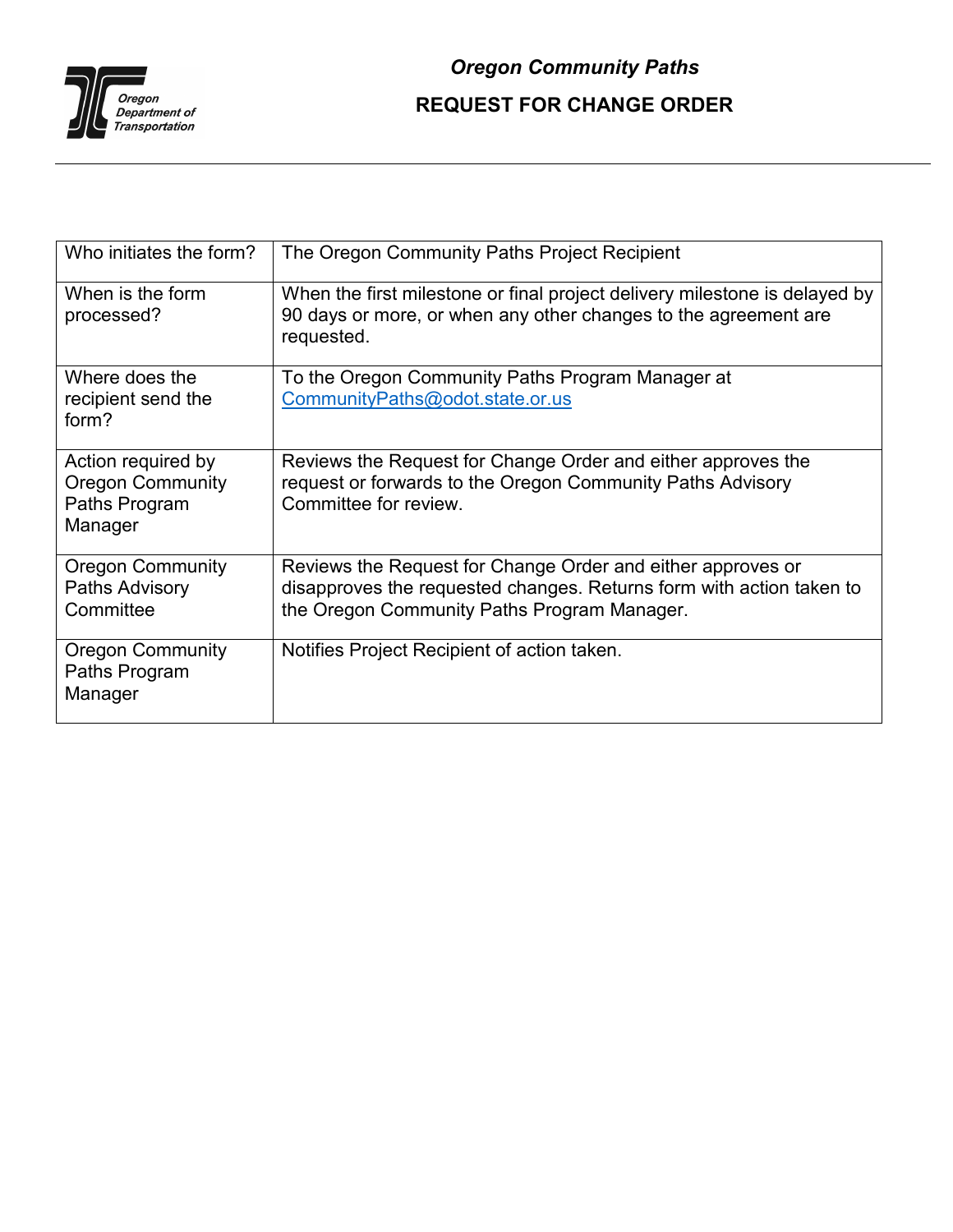

## *Oregon Community Paths* **REQUEST FOR CHANGE ORDER**

The Project Recipient must submit this form when the first milestone or completion date listed on the Recipient's Oregon Community Paths agreement are projected to be delayed by 90 days or more, or when any other changes to the Agreement are requested.

## **Instructions to Recipient:**

- 1. Complete Parts A, B, and C
- 2. Sign and date Page 1 of this form and submit completed form and all attachments to the Oregon Community Paths Program Manager [CommunityPaths@odot.state.or.us](mailto:CommunityPaths@odot.state.or.us)

## Part A: Project Details

| PROJECT NAME                                           | <b>REGION NUMBER</b> |                            | <b>IGA NUMBER</b>          |             |
|--------------------------------------------------------|----------------------|----------------------------|----------------------------|-------------|
|                                                        |                      |                            |                            |             |
|                                                        |                      |                            |                            |             |
| <b>RECIPIENT NAME</b>                                  |                      |                            |                            |             |
|                                                        |                      |                            |                            |             |
|                                                        |                      |                            |                            |             |
| <b>ADDRESS</b>                                         |                      |                            | <b>CHANGE ORDER NUMBER</b> |             |
|                                                        |                      |                            |                            |             |
|                                                        |                      |                            |                            |             |
| <b>CITY</b>                                            | <b>STATE</b>         | <b>ZIP</b>                 | DATE CHANGE REQUESTED      |             |
|                                                        |                      |                            |                            |             |
|                                                        |                      |                            |                            |             |
| <b>PHONE</b>                                           | <b>EMAIL</b>         |                            |                            |             |
|                                                        |                      |                            |                            |             |
|                                                        |                      |                            |                            |             |
|                                                        |                      |                            |                            |             |
| <b>Recipient</b> – Complete form, sign, date, and send |                      | <b>RECIPIENT SIGNATURE</b> |                            | <b>DATE</b> |
|                                                        |                      |                            |                            |             |
| form with any attachments to the Oregon                |                      |                            |                            |             |
| <b>Community Paths Program Manager at</b>              |                      |                            |                            |             |
| CommunityPaths@odot.state.or.us                        |                      |                            |                            |             |
|                                                        |                      |                            |                            |             |

## **ODOT USE ONLY**

| <b>Oregon Community Paths</b><br>Program Manager                                           | Approved<br>Recommended approval<br>Do not recommend approval | <b>SIGNATURE</b> | DATE        |
|--------------------------------------------------------------------------------------------|---------------------------------------------------------------|------------------|-------------|
| <b>Oregon Community Paths</b><br><b>Advisory Committee (if</b><br>needed)                  | Approved<br>Recommended approval<br>Do not recommend approval | <b>SIGNATURE</b> | <b>DATE</b> |
| <b>Oregon Community Paths</b><br>Program Manger after<br>Advisory Committee (if<br>needed) | Approved<br>Recommended approval<br>Do not recommend approval | <b>SIGNATURE</b> | <b>DATE</b> |